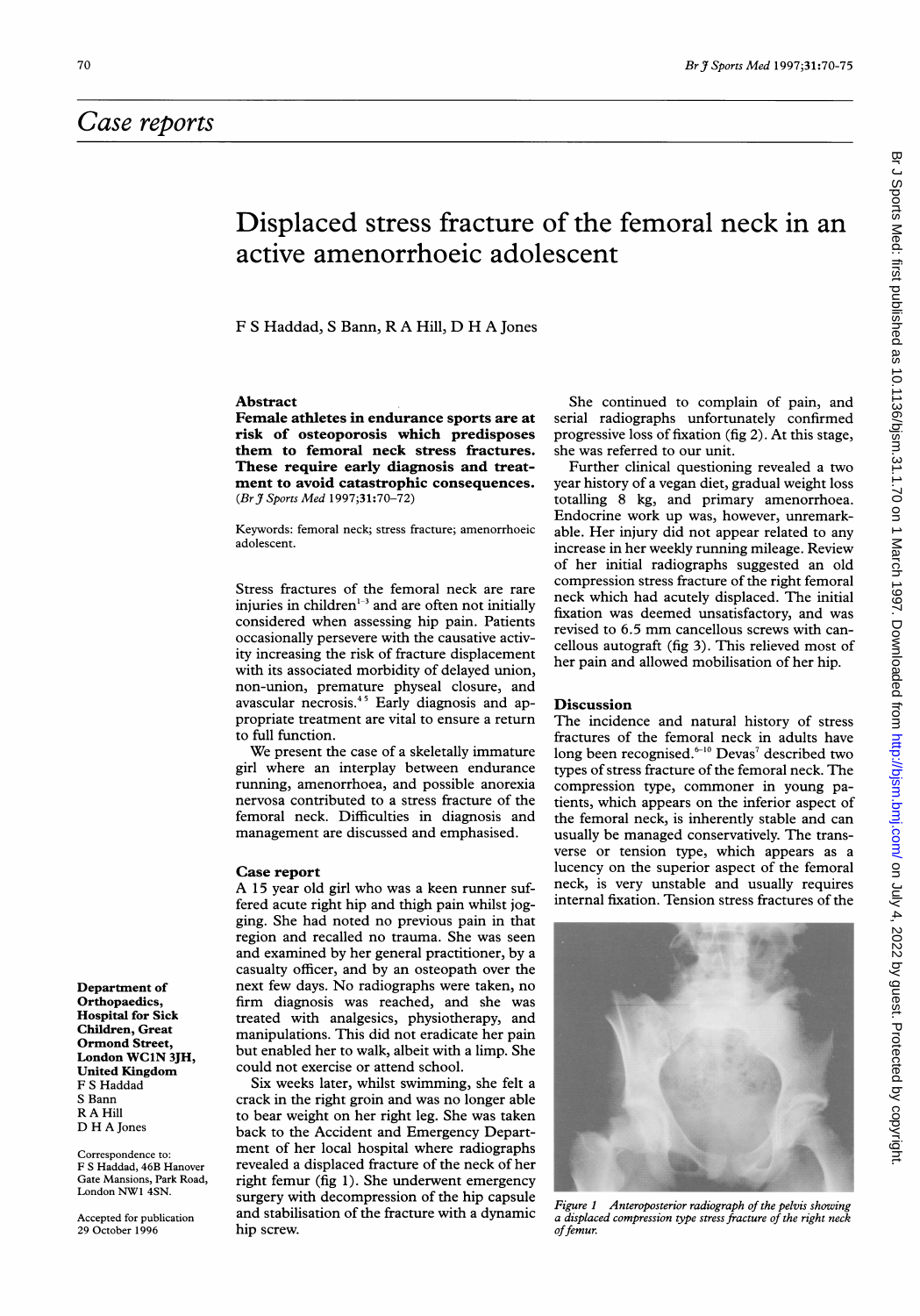

Figure 2 Anteroposterior (A) and lateral (B) radiographs showing failure of fixation with the dynamic hip screw cutting out anterosuperiorly.

femoral neck have not been reported in the skeletally immature.<sup>5</sup> Fullerton and Snowdy<sup>11</sup> expanded on Devas' classification by separating displaced fractures into a different category and subclassifying them in an attempt to define prognosis at an early stage.

Careful history taking with particular reference to recent activities, nutritional status, and menstrual disorders is important as there are initially few clinical signs, and the early radiographic criteria of a stress fracture can be subtle. A high index of suspicion and careful follow up are therefore warranted when assessing a patient with unexplained hip pain. Early diagnosis and treatment are necessary, $1213$  as displacement leads to significant morbidity and appears to be directly related to the development of avascular necrosis.4 Our patient's management would have been significantly easier had radiographs been taken at the first presentation.

In some endurance sports more than 50% of female athletes may be amenorrhoeic. This leads to decreased trabecular bone density and may predispose to stress fractures.<sup>14-17</sup> Anorexia nervosa is also recognised as a cause of decreased bone density and stress fractures.<sup>1819</sup> Moreover subclinical eating disorders are present in many endurance athletes and should be addressed.<sup>16</sup> Low calorific intake, excessive dietary fibre, frequent exercise, and delayed menarche probably all contributed to a reduced bone mass and the femoral neck stress fracture in our patient.

Plain film radiographic diagnosis can be difficult in the early stages.<sup>20</sup> Bone scans are most sensitive,<sup>3</sup> although false negative results have been reported.<sup>21,22</sup> The radiological differential diagnosis includes osteoid osteoma, chronic

sclerosing osteomyelitis, osteogenic sarcoma, Ewing's tumour, and metastases.<sup>20</sup> Follow up radiographs with evidence of healing are usually sufficient, however, to confirm the diagnosis of stress fracture.<sup>23</sup>

Once the diagnosis of a femoral neck stress fracture is made, established clinical algorithms can be followed.<sup>511</sup> Compression fractures can be managed with bed rest or



Figure 3 Revised fixation using cannulated screws and bone graft.